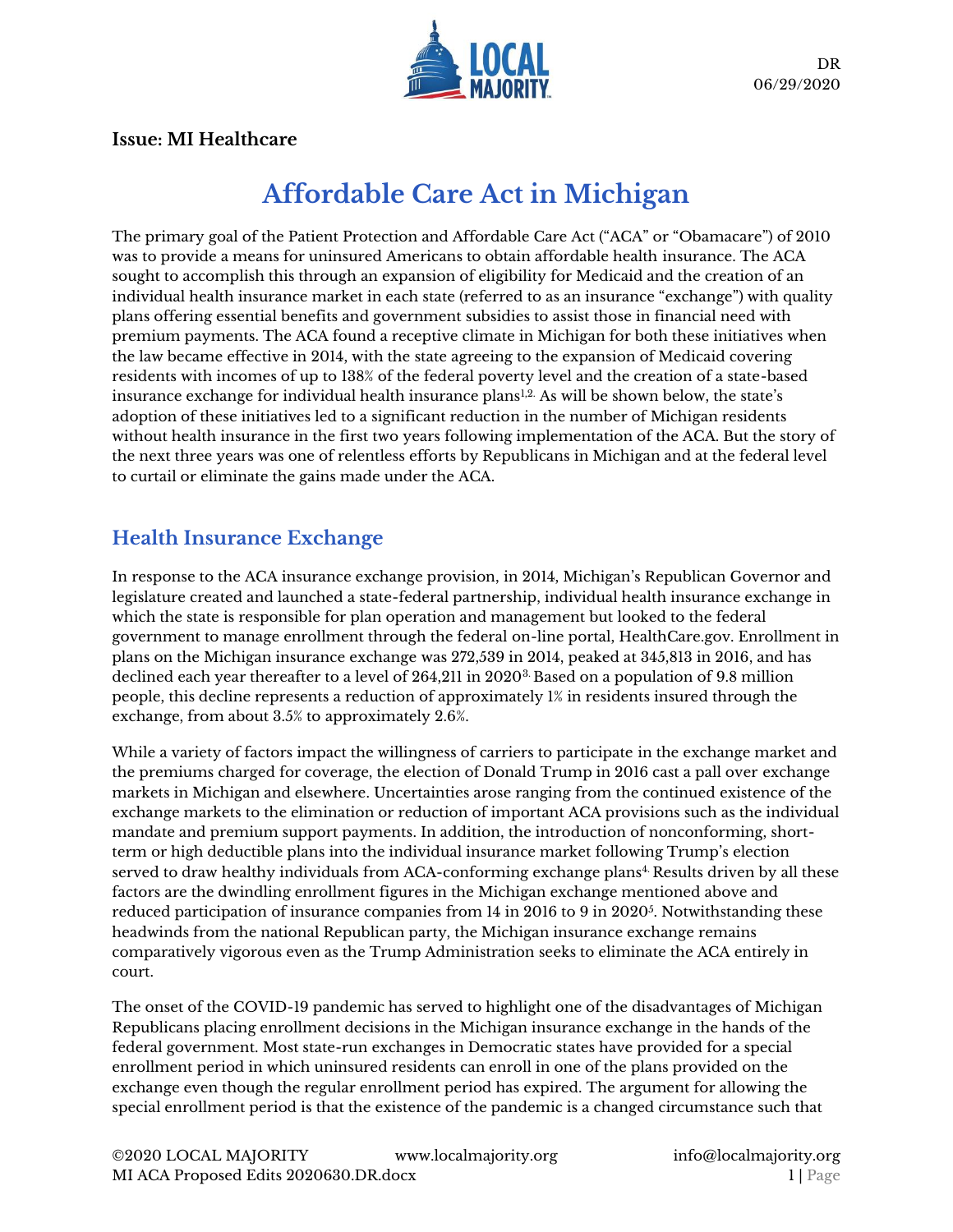

those who chose not to enroll in the regular enrollment period should have a chance to change their minds and enroll in a plan. The Trump Administration has decided that it will not open a special enrollment period, and because Michigan uses the federal portal for plan enrollment, that decision is effective for the uninsured in Michigan.<sup>6</sup>

# **Medicaid Expansion**

Michigan agreed to expand Medicaid under Obamacare beginning in 2014, pursuant to a program proposed by Republican Governor Snyder (dubbed "Healthy Michigan") in which residents with incomes up to 138% of the federal poverty level (138% of \$26,200, or \$36,156, for a family of four in 2020) became eligible for Medicaid. The state obtained permission from the Obama Administration to charge premiums for those earning incomes above the poverty level. Medicaid expansion resulted in significant increases in the number of insured in families earning incomes between the poverty level and 138% of the poverty level (See Figure 1).



#### Percentage-Point Changes in Insurance Coverage by Income in Michigan, 2013 to 2016

Figure 1 Changes in coverage from 2013 to 2016 by income categories demonstrates the increases in the number of insured in Michigan.

In September 2019, a total of 2,276,341 Michigan residents were enrolled in Medicaid or the federal Children's Health Insurance Program, CHIP, and of that total, more than 650,000 were enrolled because of Medicaid expansion under the ACA<sup>7</sup> . As a result of these gains in the number of insured, together with the gains made through the individual insurance exchange, the percentage of Michigan residents without health insurance fell to 5% in 2015 from 12% in 2011.<sup>8</sup> However, with challenges starting in 2016 by Republicans to the ACA generally and to the exchange market specifically, the percentage of uninsured (See Figure 2) in Michigan has increased to over 6% in 2018 <sup>9</sup> .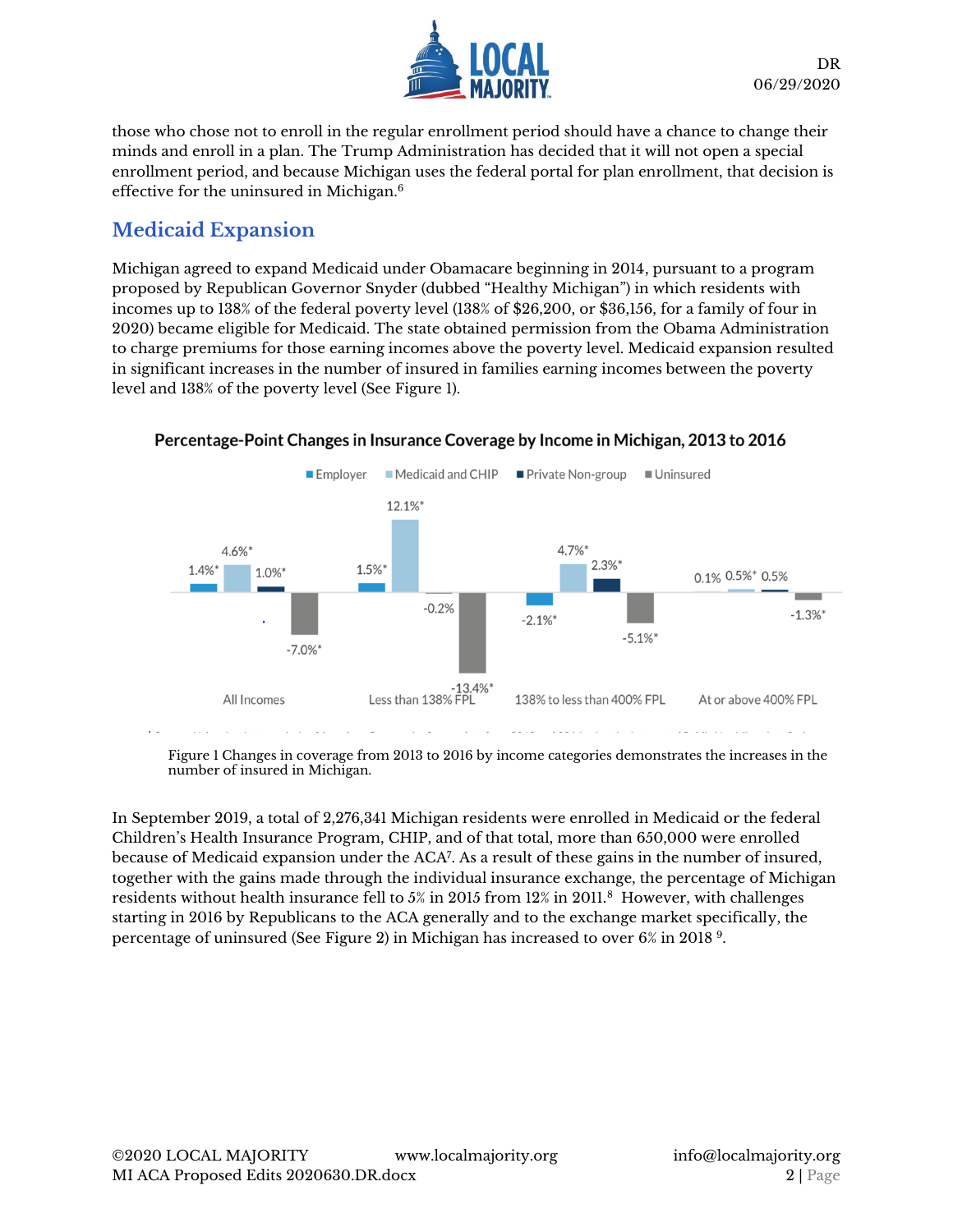

#### **Percentage of Michigan residents** without health insurance



In 2018 the Michigan Republican legislature passed, and Governor Snyder signed, a bill that, beginning in 2020, imposes a work requirement on those insured under the Healthy Michigan program. The Trump Administration needed to approve this work requirement, and that approval was granted in December 2018. Under this bill, as amended in 2019, enrollees are required to work 80 hours a month, or engage in specified activities such as school or job training for that amount of time, and file a report with Healthy Michigan confirming these activities on a regular basis. Failure to meet these requirements will result in ineligibility for insurance under Healthy Michigan. The legislature's fiscal analysis estimates a decline in enrollment in the expanded Medicaid program of between 5% and 10% when the work requirement becomes effective, and this reduction in enrollment is the barely concealed goal of the legislation. The notion that a work requirement will promote more jobs or that individuals will quit work or not seek work if they obtain health insurance is not credible, and Governor Snyder nodded to the real reason when he noted in signing the legislation that enrollment in Healthy Michigan was far higher than had been predicted <sup>10</sup>.

In March of 2020 a federal judge in the D.C. District Court struck down Michigan's work requirements for Healthy Michigan enrollees, ruling that the requirement is inconsistent with the goals of Medicaid, and the Trump Administration did not have the authority to approve the requirements. The order came as the Michigan Department of Health and Human Services was prepared to send notices to more than 80,000 enrollees that they failed to meet the work requirement in January 2020, the first month that the requirement was in effect.<sup>11</sup> Similar work requirements in Kentucky, Arkansas, and New Hampshire have been overturned in federal court. These cases and the Michigan case are on appeal $^{12}$ .

## **Democratic Efforts to Support ACA and Improve Insurance Coverage**

Democrats in the Michigan House of Representatives have introduced legislation designed to support many of the principal goals of the ACA and even to provide an alternative single payor "public option" for residents of Michigan. In 2018 Representative Yousef Rabhi introduced a bill with 53 cosponsors to create a single payor health care system in Michigan. The system would provide the option for any resident in the state, whether covered by Medicare or Medicaid or an employersponsored health plan, to obtain health insurance coverage from a plan funded and operated by the state. This single payor plan would exist alongside Medicare, Medicaid, Healthy Michigan, and